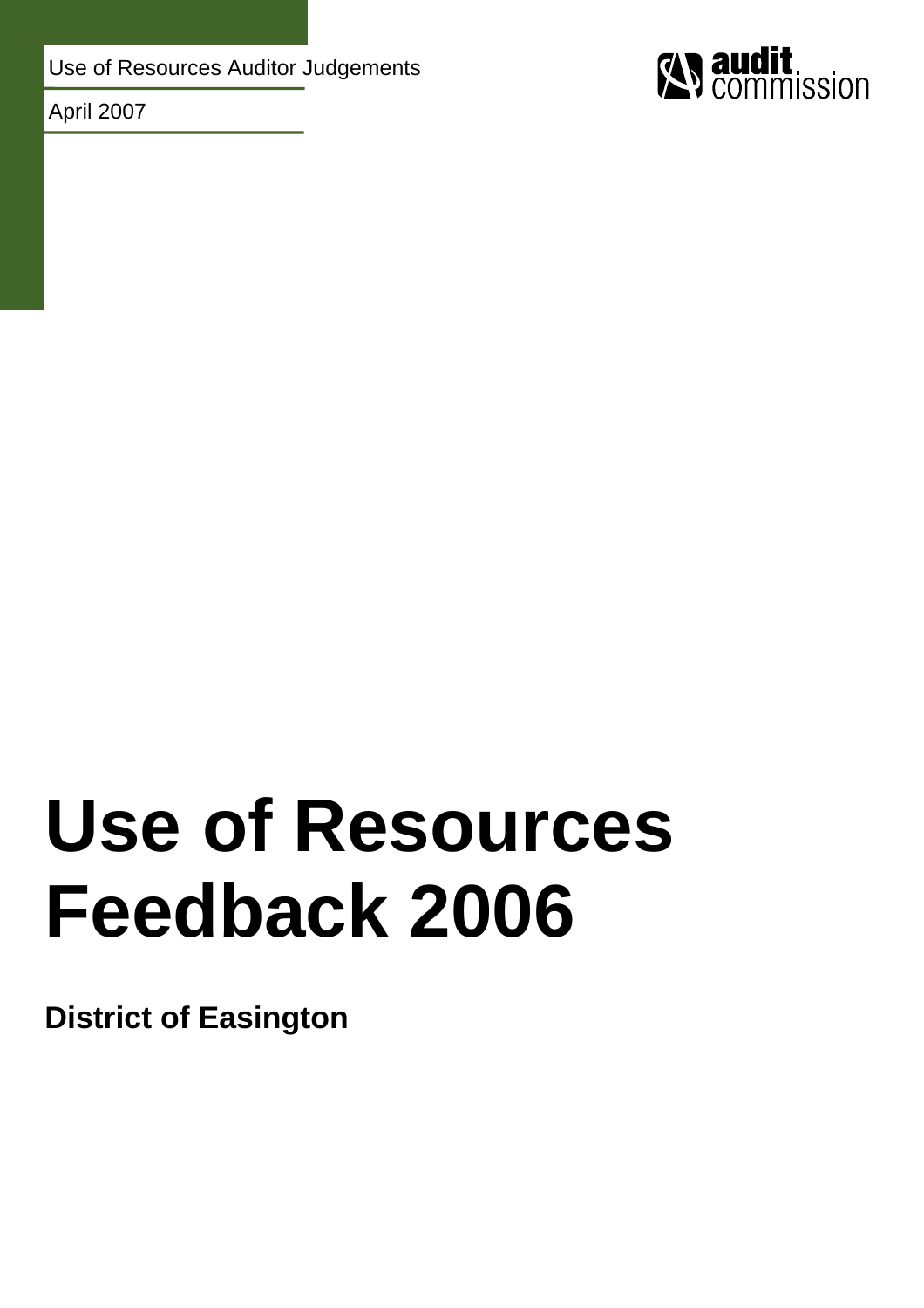External audit is an essential element in the process of accountability for public money and makes an important contribution to the stewardship of public resources and the corporate governance of public services.

Audit in the public sector is underpinned by three fundamental principles.

- Auditors are appointed independently from the bodies being audited.
- The scope of auditors' work is extended to cover not only the audit of financial statements but also value for money and the conduct of public business.
- Auditors may report aspects of their work widely to the public and other key stakeholders.

The duties and powers of auditors appointed by the Audit Commission are set out in the Audit Commission Act 1998, the Local Government Act 1999 and the Commission's statutory Code of Audit Practice. Under the Code of Audit Practice, appointed auditors are also required to comply with the current professional standards issued by the independent Auditing Practices Board.

Appointed auditors act quite separately from the Commission and in meeting their statutory responsibilities are required to exercise their professional judgement independently of both the Commission and the audited body.

## **Status of our reports**

The Statement of Responsibilities of Auditors and Audited Bodies issued by the Audit Commission explains the respective responsibilities of auditors and of the audited body. Reports prepared by appointed auditors are addressed to members or officers. They are prepared for the sole use of the audited body. Auditors accept no responsibility to:

- any member or officer in their individual capacity; or
- any third party.

## **Copies of this report**

If you require further copies of this report, or a copy in large print, in Braille, on tape, or in a language other than English, please call 0845 056 0566.

#### © Audit Commission 2006

For further information on the work of the Commission please contact: Audit Commission, 1st Floor, Millbank Tower, Millbank, London SW1P 4HQ Tel: 020 7828 1212 Fax: 020 7976 6187 Textphone (minicom): 020 7630 0421 www.audit-commission.gov.uk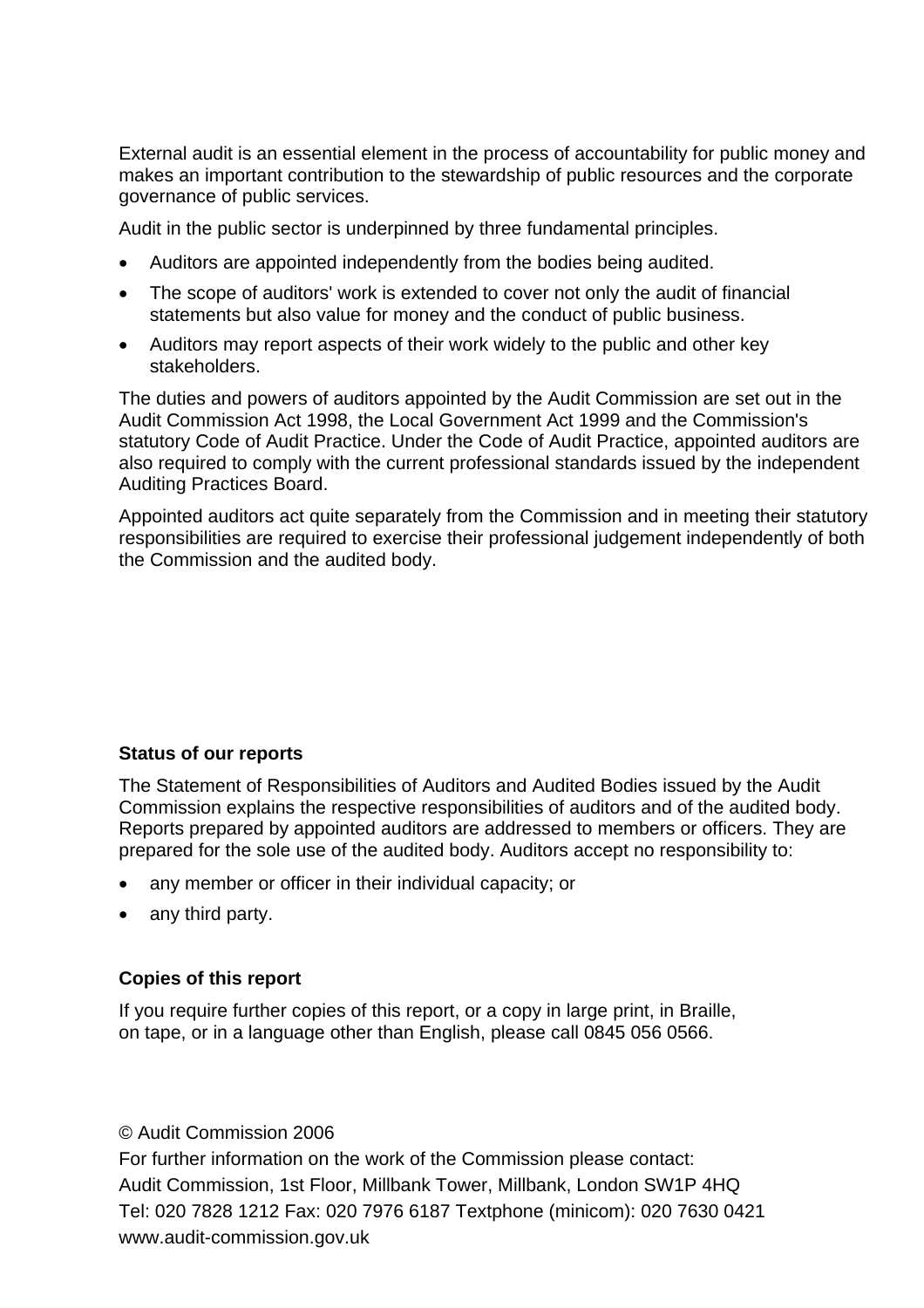# **Contents**

| <b>Introduction</b>                                                   | 4               |
|-----------------------------------------------------------------------|-----------------|
| Use of resources judgements                                           | 5               |
| <b>Theme summaries</b>                                                | 6               |
| <b>Financial reporting</b>                                            | 6               |
| Financial management                                                  | 8               |
| <b>Financial standing</b>                                             | 10              |
| Internal control                                                      | 11              |
| Value for money                                                       | 12 <sup>2</sup> |
| Appendix 1 – Criteria which will gain 'must have' status for the next |                 |
| assessment                                                            | 13              |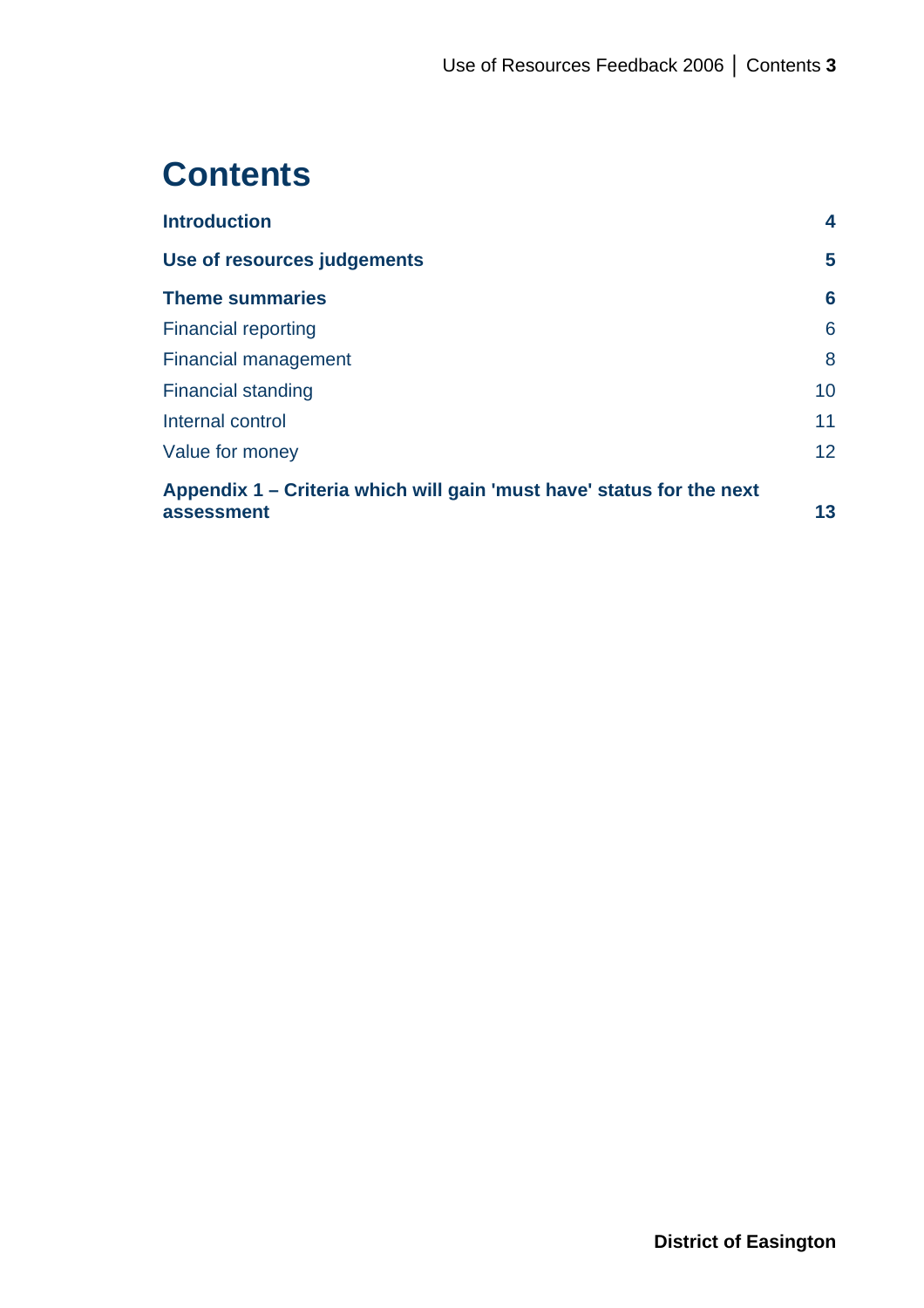# **Introduction**

- **1** The annual Use of Resources (UoR) assessment evaluates how well councils manage and use their financial resources. The assessment focuses on the importance of having sound and strategic financial management to ensure that resources are available to support the Council's priorities and improve services, covering five themes.
- **2** This is the second year of carrying out the assessment and our work has focused on building on our previous year's work and updating it for any changes and improvements to the Council's arrangements.
- **3** Judgements will be made for each theme on the following scale which has been standardised by the Audit Commission across inspection and performance assessment frameworks.

## **Table 1 Standard scale used for assessments and inspections**

|                | Below minimum requirements - inadequate performance                       |
|----------------|---------------------------------------------------------------------------|
|                | $\vert$ 2 $\vert$ Only at minimum requirements – adequate performance     |
|                | $\mid$ 3 $\mid$ Consistently above minimum requirements – performing well |
| $\overline{4}$ | Well above minimum requirements – performing strongly                     |

The overall score for Use of Resources assessment was reported to the Council by the Audit Commission on 16 March 2007.

- **4** In forming our assessment, we followed the methodology set out in the Use of Resources Guidance for Councils, 2006 assessment. In particular, in order to support scores of 3 and above, we need to consider whether relevant arrangements are ' embedded' that is, they have been operating consistently with clear outputs and having an impact. For scores of 4 (performing strongly) we are required to consider whether, in addition to meeting the descriptors/criteria, councils can demonstrate innovation or best practice that can be shared with other authorities. The descriptors/criteria at level 4 have been kept to a minimum so as to avoid them becoming unnecessarily prescriptive and limiting.
- **5** In relation to future assessments, as outlined in the CPA framework documents for 2006 for district councils, the status of a number of criteria will change to 'must have status'. For information, these criteria have been summarised at Appendix 1. In order for the Council to sustain or to improve upon its current performance at the next assessment, it will need to take these criteria into consideration.
- **6** The five theme scores for District of Easington Council are outlined overleaf. This summary sets out our key findings in relation to each theme and key areas for improvement.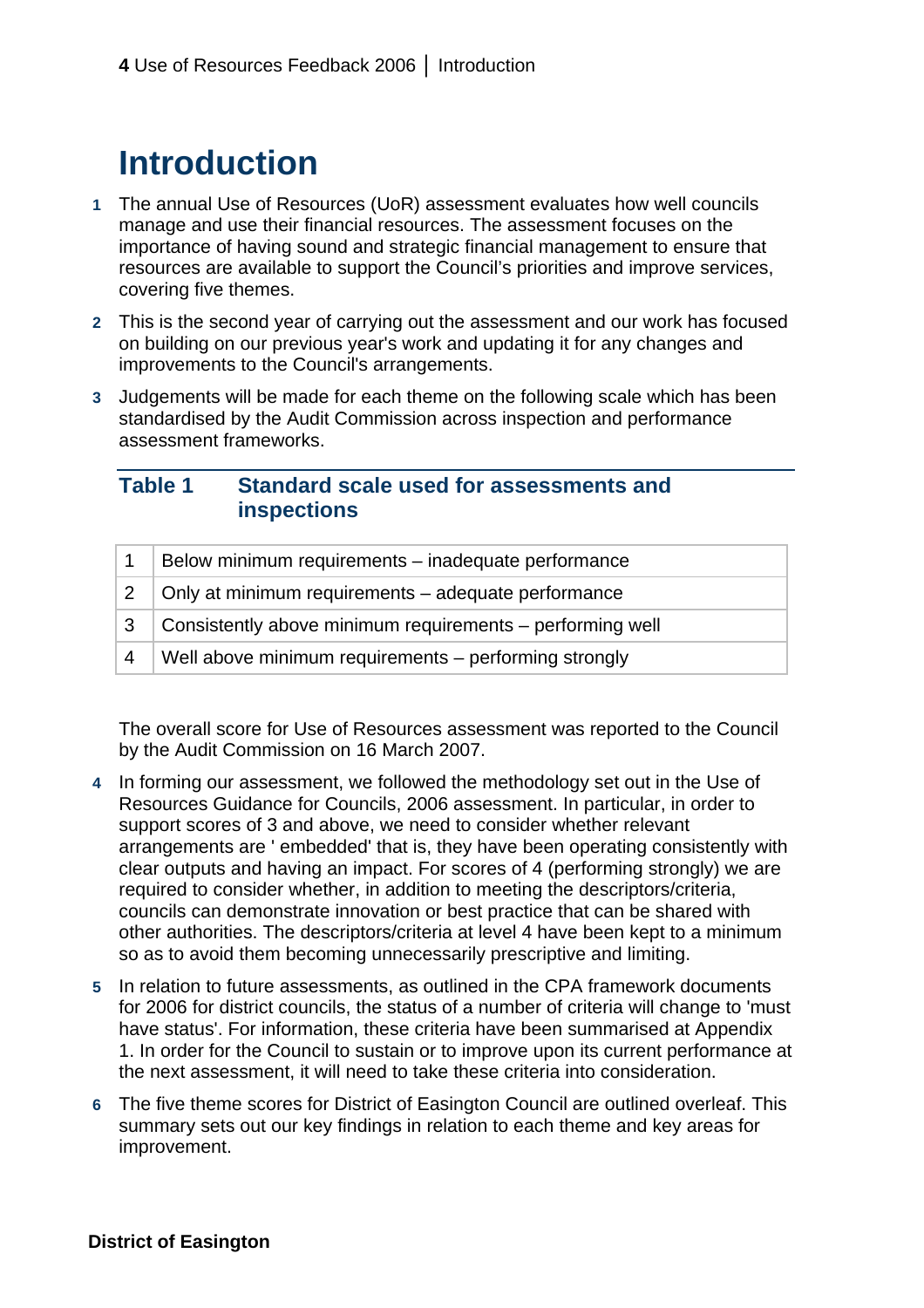# **Use of resources judgements**

## **Table 2 Summary of scores at theme and KLOE level**

| <b>Key lines of enquiry (KLOEs)</b>                                                                                                                       | <b>Score</b><br>2006 | <b>Score</b><br>2005    |
|-----------------------------------------------------------------------------------------------------------------------------------------------------------|----------------------|-------------------------|
| <b>Financial reporting</b>                                                                                                                                | 3                    | $\overline{\mathbf{3}}$ |
| 1.1 The Council produces annual accounts in accordance<br>with relevant standards and timetables, supported by<br>comprehensive working papers.           | 3                    | 3                       |
| 1.2 The Council promotes external accountability.                                                                                                         | $\overline{2}$       | $\overline{2}$          |
| <b>Financial management</b>                                                                                                                               | $\boldsymbol{2}$     | $\overline{2}$          |
| 2.1 The Council's medium-term financial strategy, budgets<br>and capital programme are soundly based and designed to<br>deliver its strategic priorities. | 3                    | $\overline{2}$          |
| 2.2 The Council manages performance against budgets.                                                                                                      | $\overline{2}$       | $\overline{2}$          |
| 2.3 The Council manages its asset base.                                                                                                                   | $\overline{2}$       | 2                       |
| <b>Financial standing</b>                                                                                                                                 | $\mathbf{3}$         | 3                       |
| 3.1 The Council manages its spending within the available<br>resources.                                                                                   | 3                    | 3                       |
| <b>Internal control</b>                                                                                                                                   | 3                    | $\mathbf{3}$            |
| 4.1 The Council manages its significant business risks.                                                                                                   | 3                    | $\overline{2}$          |
| 4.2 The Council has arrangements in place to maintain a<br>sound system of internal control.                                                              | 3                    | 3                       |
| 4.3 The Council has arrangements in place that are<br>designed to promote and ensure probity and propriety in the<br>conduct of its business.             | 3                    | 3                       |
| <b>Value for money</b>                                                                                                                                    | $\overline{2}$       | $\overline{2}$          |
| 5.1 The Council currently achieves good value for money.                                                                                                  | $\overline{2}$       | 2                       |
| 5.2 The Council manages and improves value for money.                                                                                                     | 3                    | $\overline{2}$          |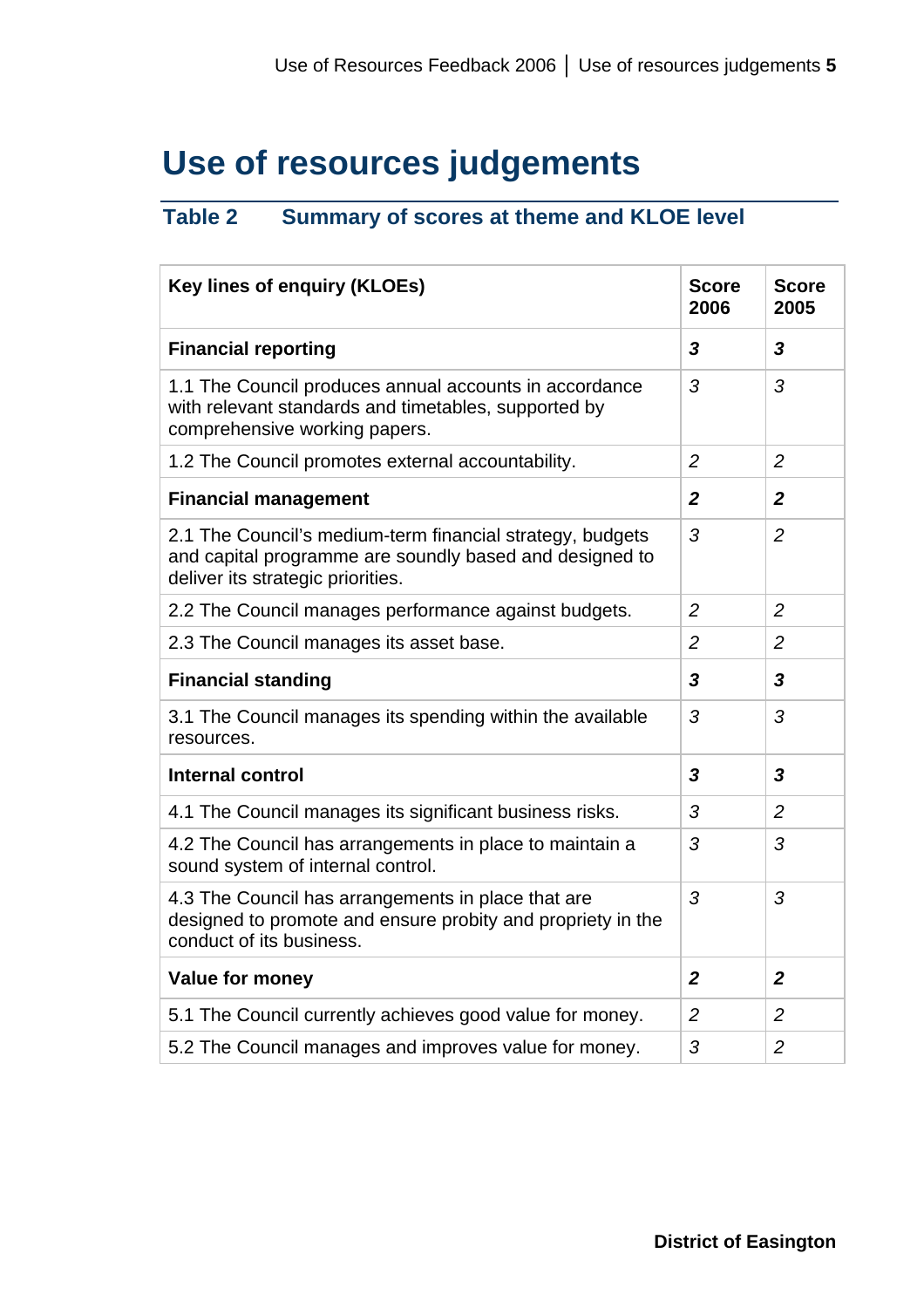## **Theme summaries**

**7**  The key findings and conclusions for each of the five themes are summarised in Table 3.

## **Table 3 Summary of findings and conclusions by theme**

## **Financial reporting**

## **Theme score 3**

## **Key findings and conclusions**

*Accounts were produced well within deadlines. They presented the Council's financial position fairly and, apart from a material adjustment arising from a restatement of the ALMO accounts, only contained a small number of non-trivial errors. The accounts were subject to member scrutiny and we issued an unqualified opinion. For the first time the Council also produced summary accounts.* 

#### **Improvement opportunities**  KLOE 1.1 The Council produces annual accounts in accordance with relevant standards and timetables, supported by comprehensive working papers. Consider whether the Council's assurance framework regarding the material accuracy of financial information referred from the ALMO is adequate and strengthen arrangements where possible. Ensure all statements are supported by exemplary working papers. KLOE 1.2 The Council promotes | Introduce arrangements to identify and external accountability.  $\Box$  demonstrate that the Council is considering the views of a range of stakeholders in making its decision whether to publish an annual report. Subject to stakeholder views, publish an annual report or similar document which includes summary accounts and an explanation of key financial information and technical terms designed to be understandable by members of the public.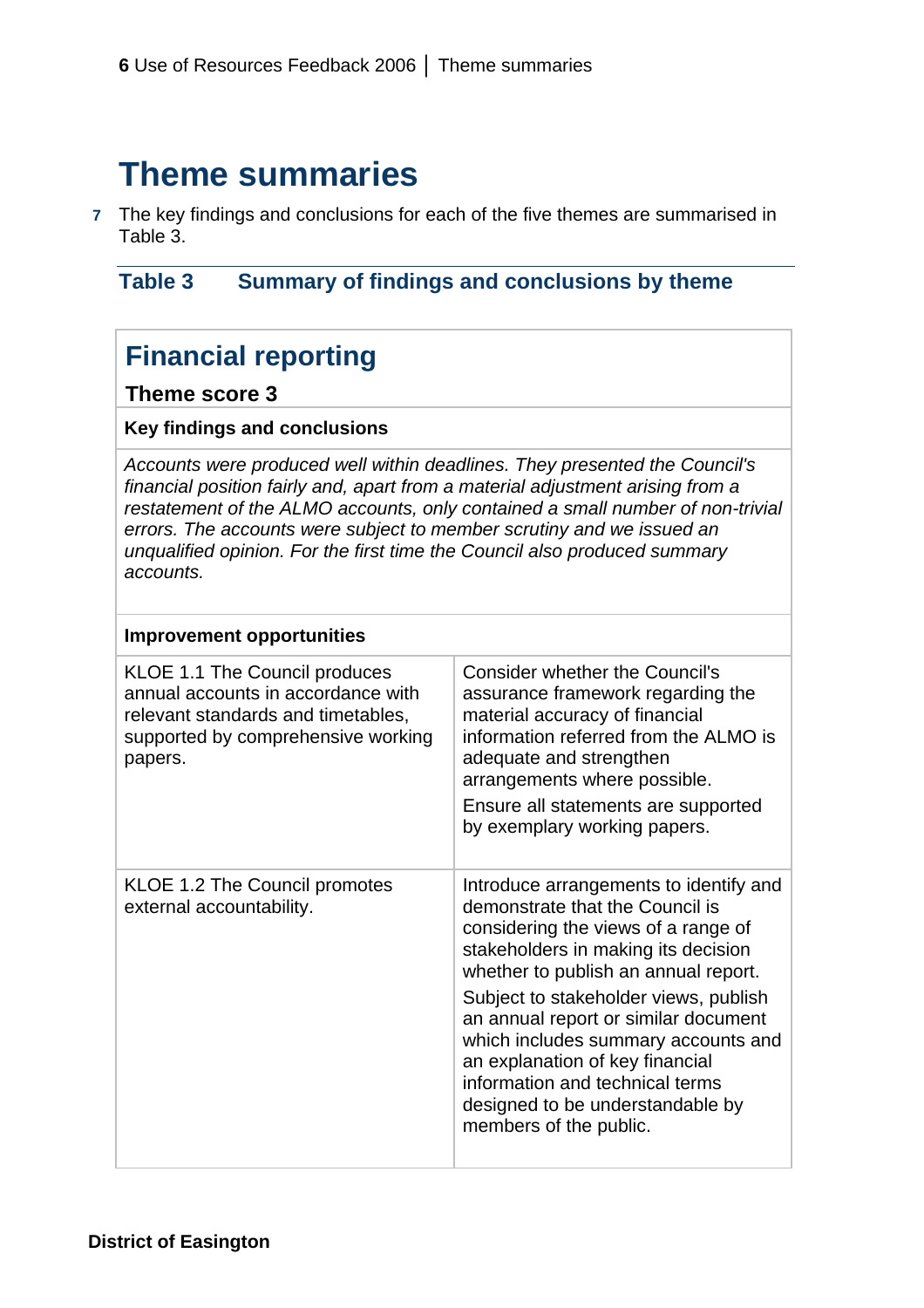| <b>Financial reporting</b><br>Theme score 3 |                                                                                                                                                                          |
|---------------------------------------------|--------------------------------------------------------------------------------------------------------------------------------------------------------------------------|
|                                             | Ensure that this annual report is<br>available in a wide variety of formats<br>to meet local user needs (e.g. different<br>languages, large print, speaking<br>version). |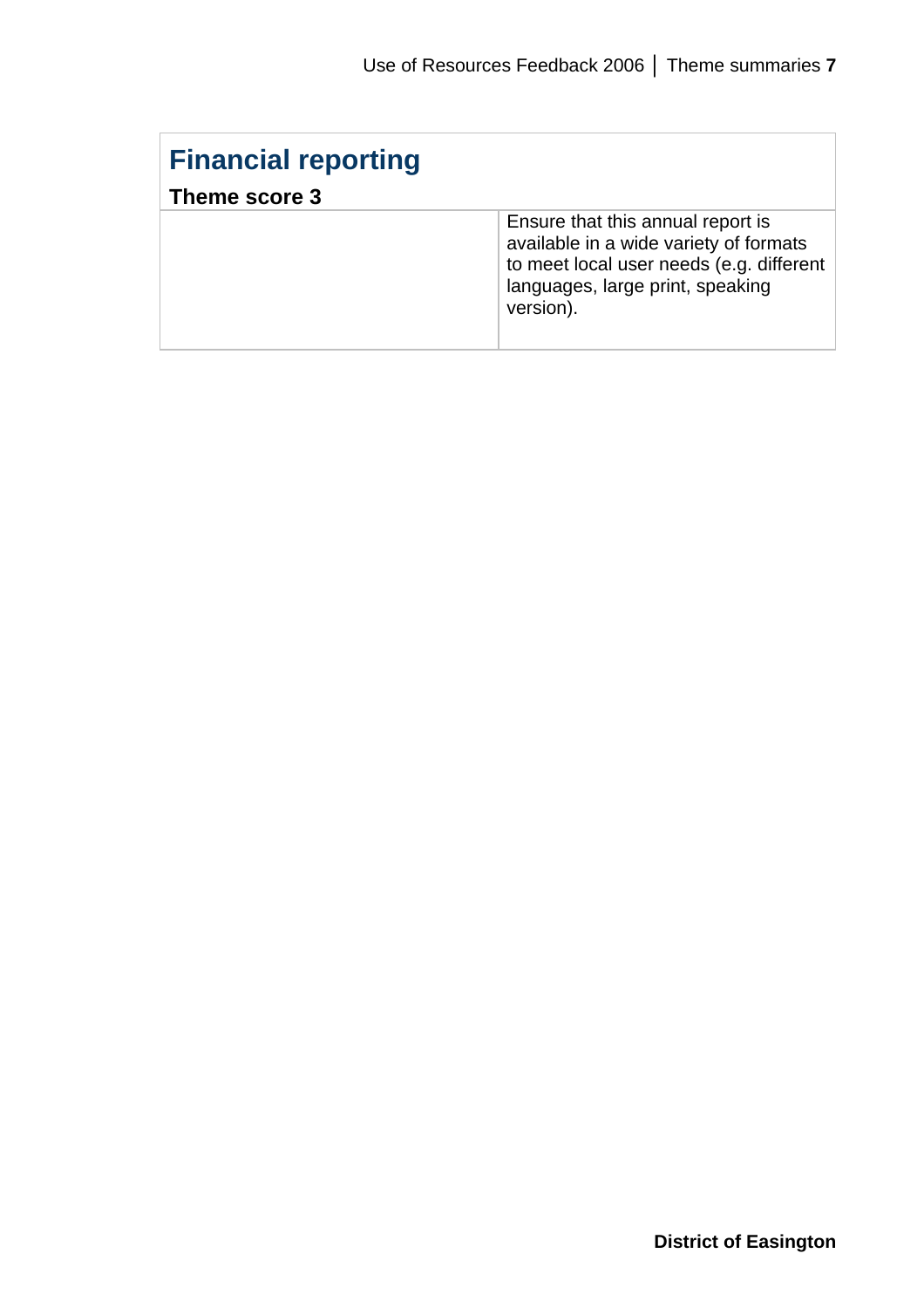## **Financial management**

## **Theme score** *2*

## **Key findings and conclusions**

*The Council has taken effective action over the past few years to ensure that its medium-term financial strategy, budgets and capital programme are soundly based and are designed to deliver its strategic priorities. Performance is actively managed against budgets.* 

*The Council manages most aspects of its asset base, although there is a need to have a plan in place to reduce the level of backlog maintenance which has been approved by members.* 

| <b>Improvement opportunities</b>                                                                                                                                               |                                                                                                                                                                                                                                                                                                                                                                                                                                                                                                                       |
|--------------------------------------------------------------------------------------------------------------------------------------------------------------------------------|-----------------------------------------------------------------------------------------------------------------------------------------------------------------------------------------------------------------------------------------------------------------------------------------------------------------------------------------------------------------------------------------------------------------------------------------------------------------------------------------------------------------------|
| KLOE 2.1 The Council's<br>medium-term financial strategy<br>(MTFS), budgets and capital<br>programme are soundly based and<br>designed to deliver its strategic<br>priorities. | More structured reporting to<br>demonstrate how the Council's<br>financial plans and strategies have<br>contributed to the achievement of its<br>corporate objectives, particularly in the<br>area of assessing the effectiveness of<br>new schemes.<br>Enhance the medium-term financial<br>strategy to describe in financial terms<br>joint plans agreed with partners and<br>other stakeholders.                                                                                                                   |
| KLOE 2.2 The Council manages<br>performance against budgets.                                                                                                                   | Review the financial performance of<br>partnerships, linked to outputs, and<br>ensure that the results are shared with<br>partners and acted upon<br>Incorporate an analysis of operational<br>activity indicators that are lead<br>indicators of spend, into the council's<br>budget monitoring processes.<br>Ensure no significant departmental<br>overspends/under-spends have<br>occurred that were not identified as a<br>risk which was taken into account in<br>developing the council's reserves<br>strategy. |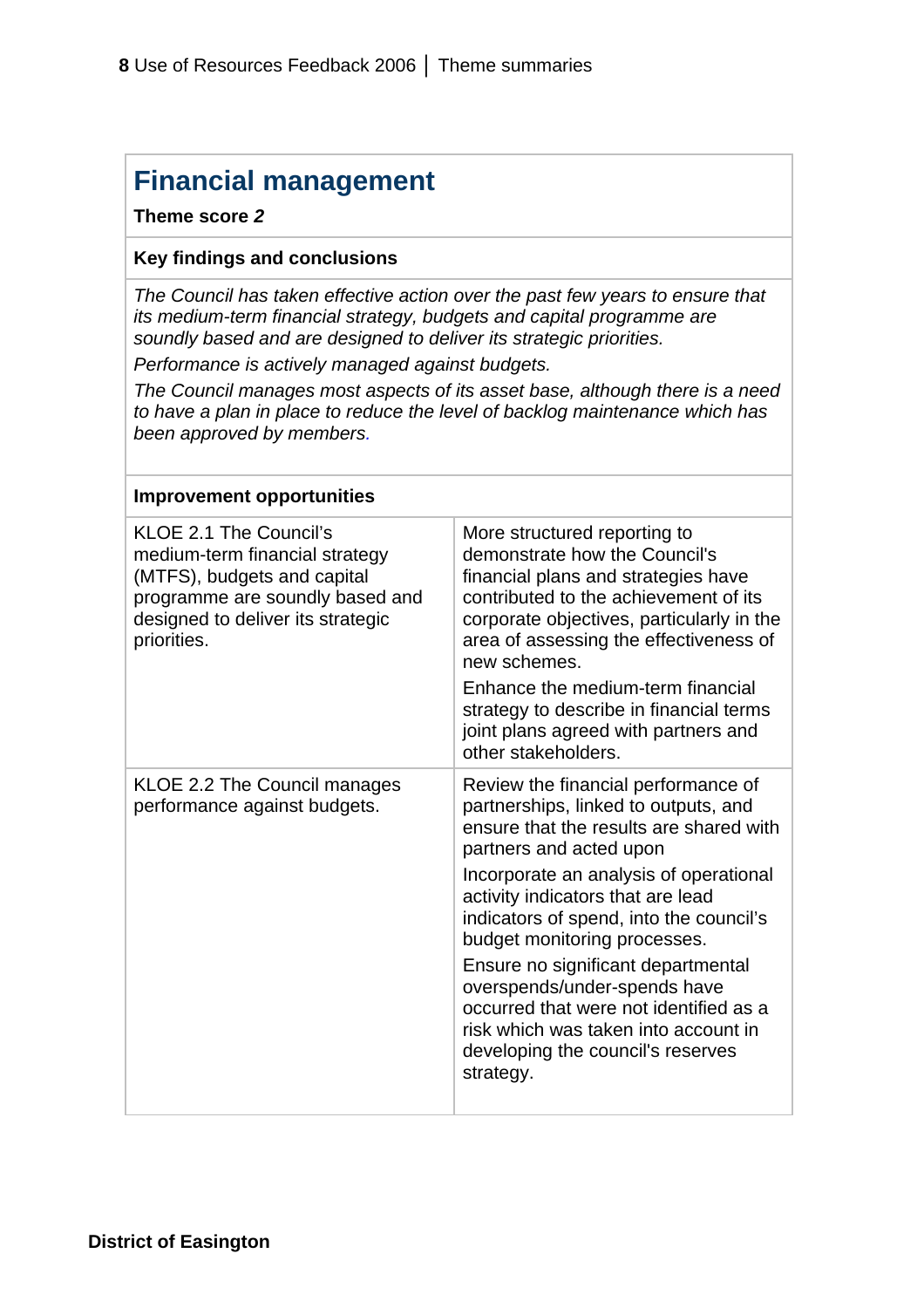| KLOE 2.3 The Council manages its<br>asset base. | Put a plan in place to reduce the level<br>of backlog maintenance which has<br>been approved by members.<br>Develop a set of local performance<br>measures in relation to assets that link<br>asset use to corporate objectives. |
|-------------------------------------------------|----------------------------------------------------------------------------------------------------------------------------------------------------------------------------------------------------------------------------------|
|-------------------------------------------------|----------------------------------------------------------------------------------------------------------------------------------------------------------------------------------------------------------------------------------|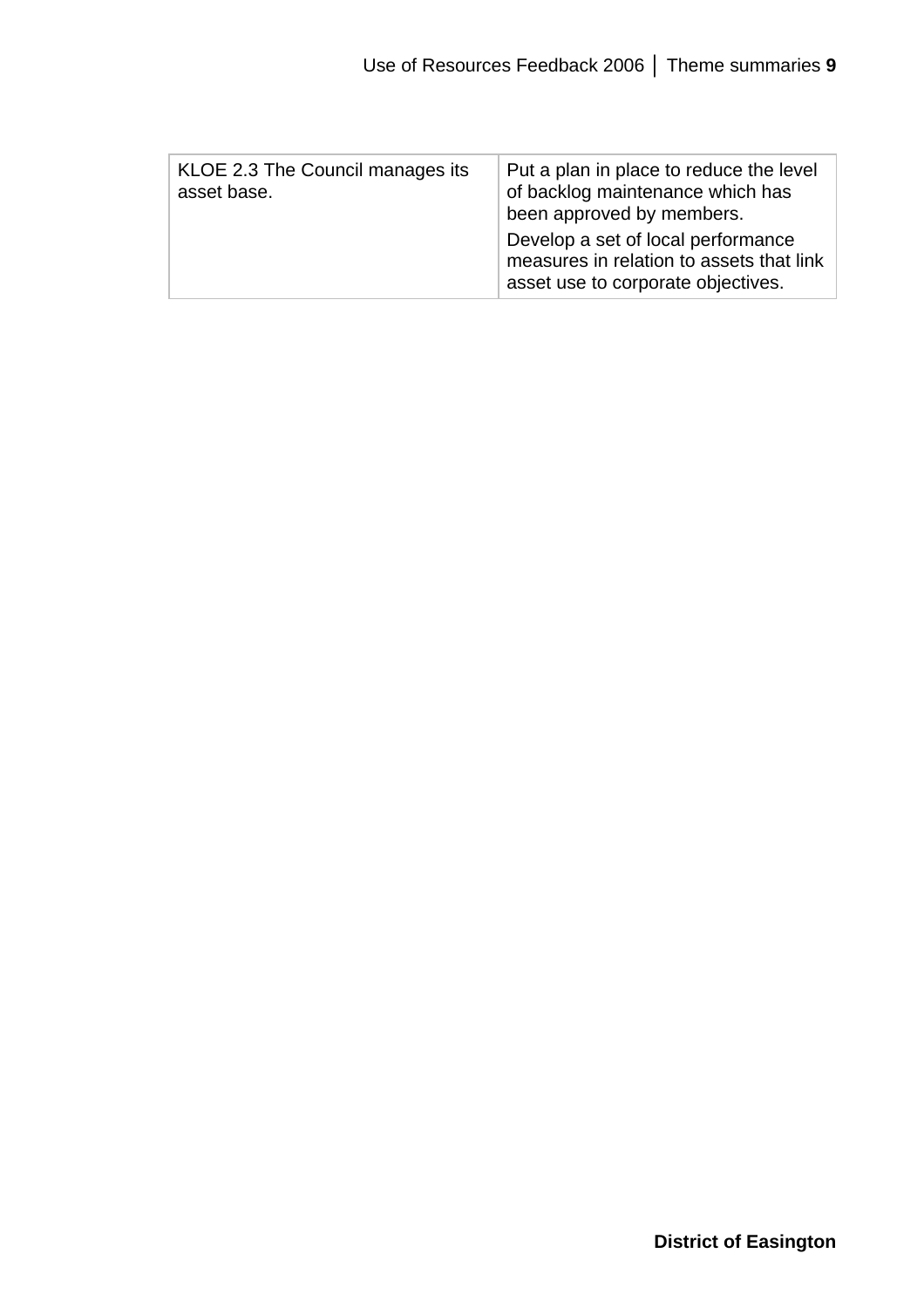## **Financial standing**

**Theme score** *3* 

## **Key findings and conclusions**

*Financial standing is good. There is a comprehensive medium term financial plan linked to the corporate plan and to the annual budget. Target levels of reserves and balances are set and monitored by Members. Income collection targets are set and monitored by Members. The council also has treasury management strategy that reflects the requirements of the CIPFA Code of Practice for Treasury Management in the Public Services.* 

| <b>Improvement opportunities</b>                                                |                                                                                                                                                                                                                                                                                                                                     |
|---------------------------------------------------------------------------------|-------------------------------------------------------------------------------------------------------------------------------------------------------------------------------------------------------------------------------------------------------------------------------------------------------------------------------------|
| KLOE 3.1 The Council manages its<br>spending within the available<br>resources. | Continue to provide Members with a<br>full range of key financial health<br>indicators and set challenging targets,<br>e.g. debtor collection rates and age<br>profile of debt.<br>Ensure the reporting of financial<br>information and indicators to members<br>is coordinated in order to make the<br>information most effective. |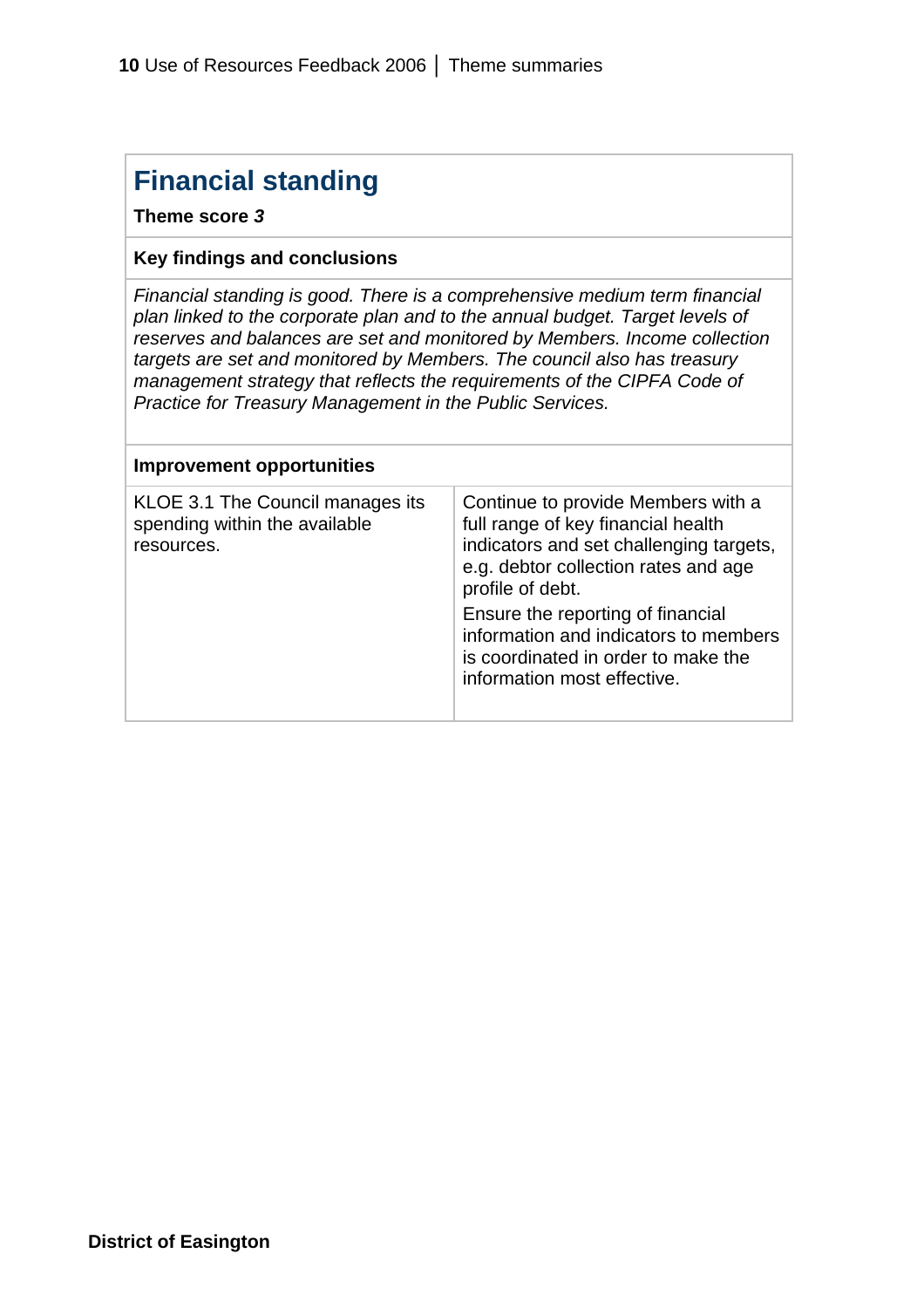## **Internal control**

## **Theme score** *3*

## **Key findings and conclusions**

*Risk management arrangements have been evolving and have been strengthened in a number of areas. The Council has a risk management strategy which is underpinned by effective processes and systems that are subject to periodic review and update. Member responsibility for corporate risk management has been identified and staff and Members provided with appropriate training.* 

*Systems of internal control are generally sound. The council has put in place an assurance framework that maps the council's strategic objectives to risks, controls and assurances. This framework provides members with information to support the SIC. There are action plans in place to address any significant internal control issues reported in the SIC.* 

*The Council actively promotes probity and propriety in the conduct of its business.* 

| <b>Improvement opportunities</b>                                                                                                                         |                                                                                                                                                                                                                                                                                              |
|----------------------------------------------------------------------------------------------------------------------------------------------------------|----------------------------------------------------------------------------------------------------------------------------------------------------------------------------------------------------------------------------------------------------------------------------------------------|
| KLOE 4.1 The Council manages its<br>significant business risks.                                                                                          | Fully embed arrangements whereby<br>risks are considered in relation to<br>significant partnerships and provide<br>for assurances to be obtained about<br>the management of those risks.<br>Ensure all members receive risk<br>management awareness training.                                |
| KLOE 4.2 The Council has<br>arrangements in place to maintain a<br>sound system of internal control.                                                     | Continue to embed and develop the<br>role of the Audit Committee.<br>Continue to develop partnership<br>arrangements, for example through<br>specific reference to partnerships<br>within constitutional documents and<br>subjecting partnership governance to<br>regular review and update. |
| KLOE 4.3 The Council has<br>arrangements in place that are<br>designed to promote and ensure<br>probity and propriety in the conduct of<br>its business. | Ensure that the risk of fraud and<br>corruption is specifically considered in<br>the council's overall risk management<br>strategy and process.                                                                                                                                              |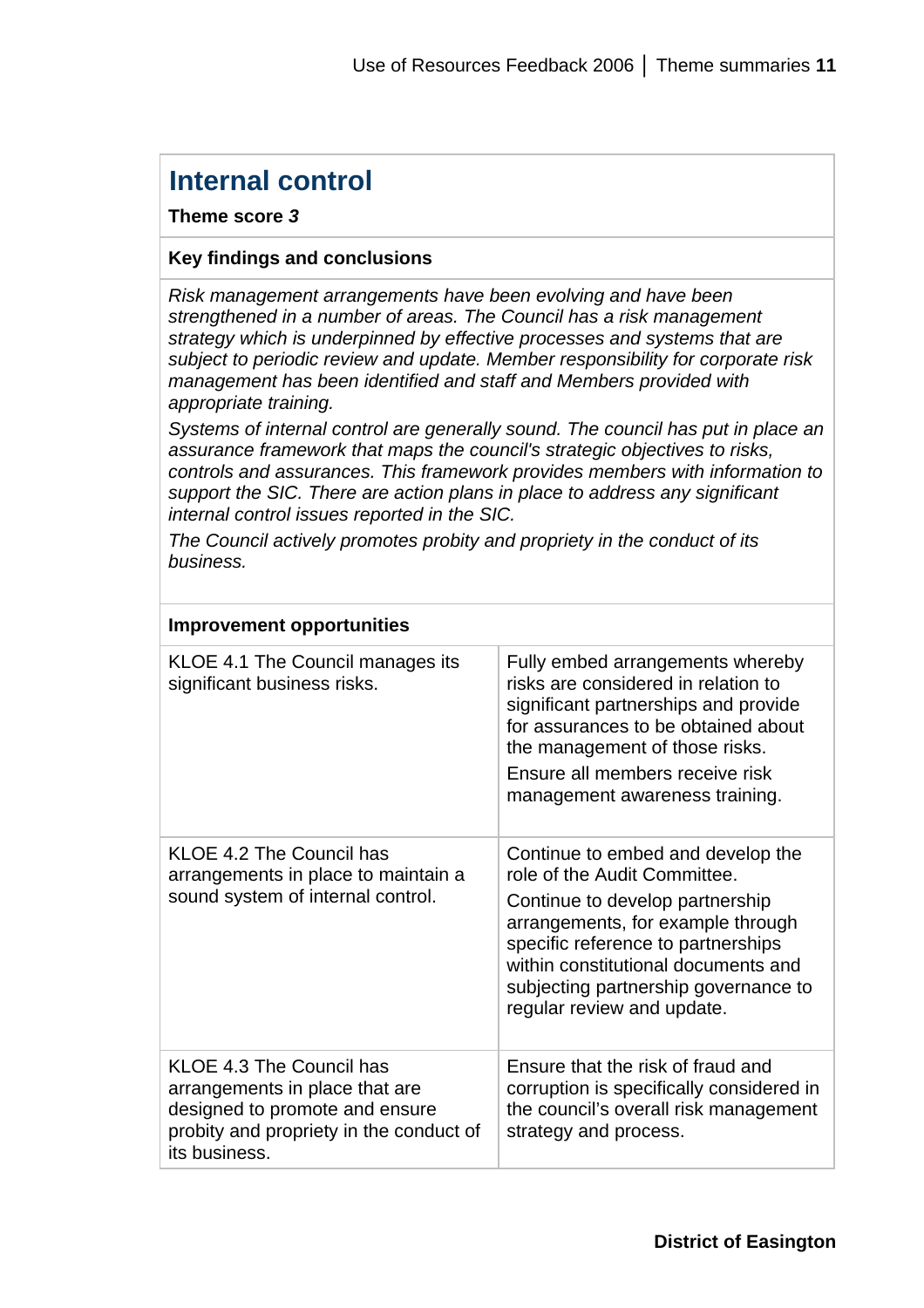## **Value for money**

## **Theme score** *2*

## **Key findings and conclusions**

*Overall costs and unit costs for key services are not significantly higher than other councils providing similar levels and standards of services, allowing for the local context. Significant improvements have been made in some services but there are still pockets of poor performance and low customer satisfaction rates. Concerns remain about the value for money achieved on the provision of housing services following Housing Inspections of the ALMO. Investment has been targeted to some areas of poorer performance and changes to service delivery models (for example waste collection and street cleaning) are yielding significant savings and service improvements.* 

*Processes are in place for information on costs and performance to be collected and reviewed. Information is regularly reported to officers/members and challenged. Consequently the Council is very self-aware of the areas which it needs to address and these are well-documented in its improvement plan and its service plans, and there is evidence of improved outcomes as a result of this process. Clear links are in place between financial and service planning, corporate and community planning with a joint focus on securing improvement.* 

*The council has exceeded their Gershon efficiency target of £1.2 m over 3 years by identifying efficiencies of £2.34m at March 2006 of which £1.6m were cashable.* 

| <b>Improvement opportunities</b>                                 |                                                                                                                                                                                                                                                                                  |
|------------------------------------------------------------------|----------------------------------------------------------------------------------------------------------------------------------------------------------------------------------------------------------------------------------------------------------------------------------|
| KLOE 5.1 The Council currently<br>achieves good value for money. | Continue to analyse information on<br>costs and performance and how this<br>compares to others and demonstrate<br>this is used to design further service<br>improvements.                                                                                                        |
| KLOE 5.2 The Council manages and<br>improves value for money.    | Work with the ALMO to address those<br>issues identified as delivering poor<br>value for money in the delivery of<br>housing services.<br>Identify the barriers within the<br>organisation which are constraining<br>more rapid improvements in services<br>and value for money. |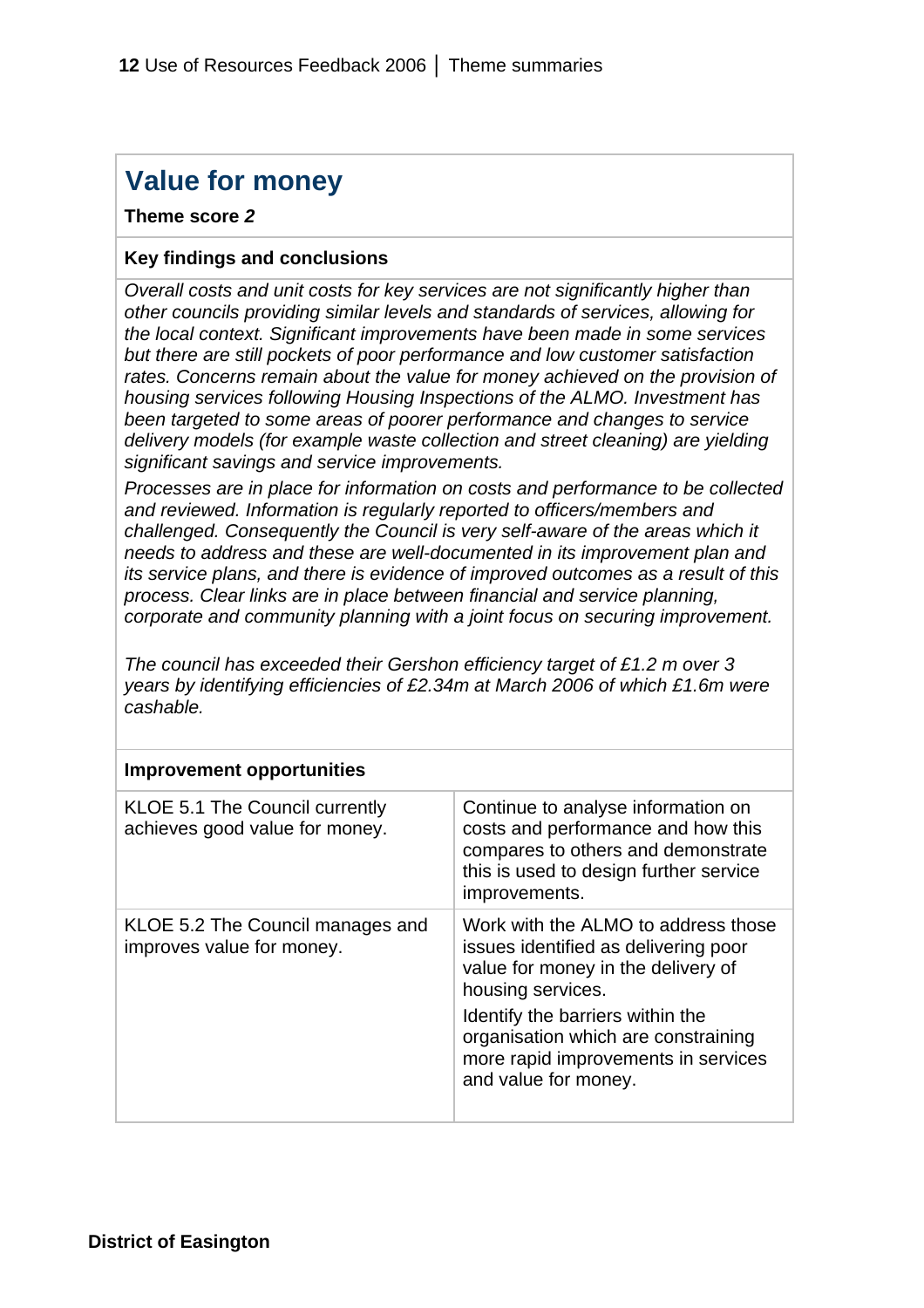# **Appendix 1 – Criteria which will gain 'must have' status for the next assessment**

## **New criteria in bold type ('must have') for 2006/07 assessment**

**1** This table summarises criteria that are currently included in the KLOE but are not in bold type and do not have 'must have' status, but which will have such status for the 2006/07 assessment.

| <b>KLOE</b>                 | <b>Summary of criteria</b>                                                                                                                                                       |  |  |
|-----------------------------|----------------------------------------------------------------------------------------------------------------------------------------------------------------------------------|--|--|
|                             | <b>Financial reporting</b>                                                                                                                                                       |  |  |
| 1.1                         | Requests for information from audit are dealt with promptly.                                                                                                                     |  |  |
| 1.2                         | Summary financial information that meets the needs of a range of<br>stakeholders is published and their views are considered in deciding<br>whether to publish an annual report. |  |  |
| <b>Financial management</b> |                                                                                                                                                                                  |  |  |
| 2.1                         | There are arrangements for monitoring cash flow.                                                                                                                                 |  |  |
| 2.1                         | The medium-term financial strategy is communicated to staff and<br>stakeholders.                                                                                                 |  |  |
| 2.2                         | Profiled financial monitoring reports are produced within ten days of the<br>month-end.                                                                                          |  |  |
| 2.2                         | The financial performance of significant partnerships is reviewed.                                                                                                               |  |  |
| 2.2                         | There is a training programme in place for members and staff on<br>financial issues.                                                                                             |  |  |
| 2.3                         | A member has been allocated portfolio responsibility for asset<br>management and local performance measures in relation to assets<br>have been developed.                        |  |  |